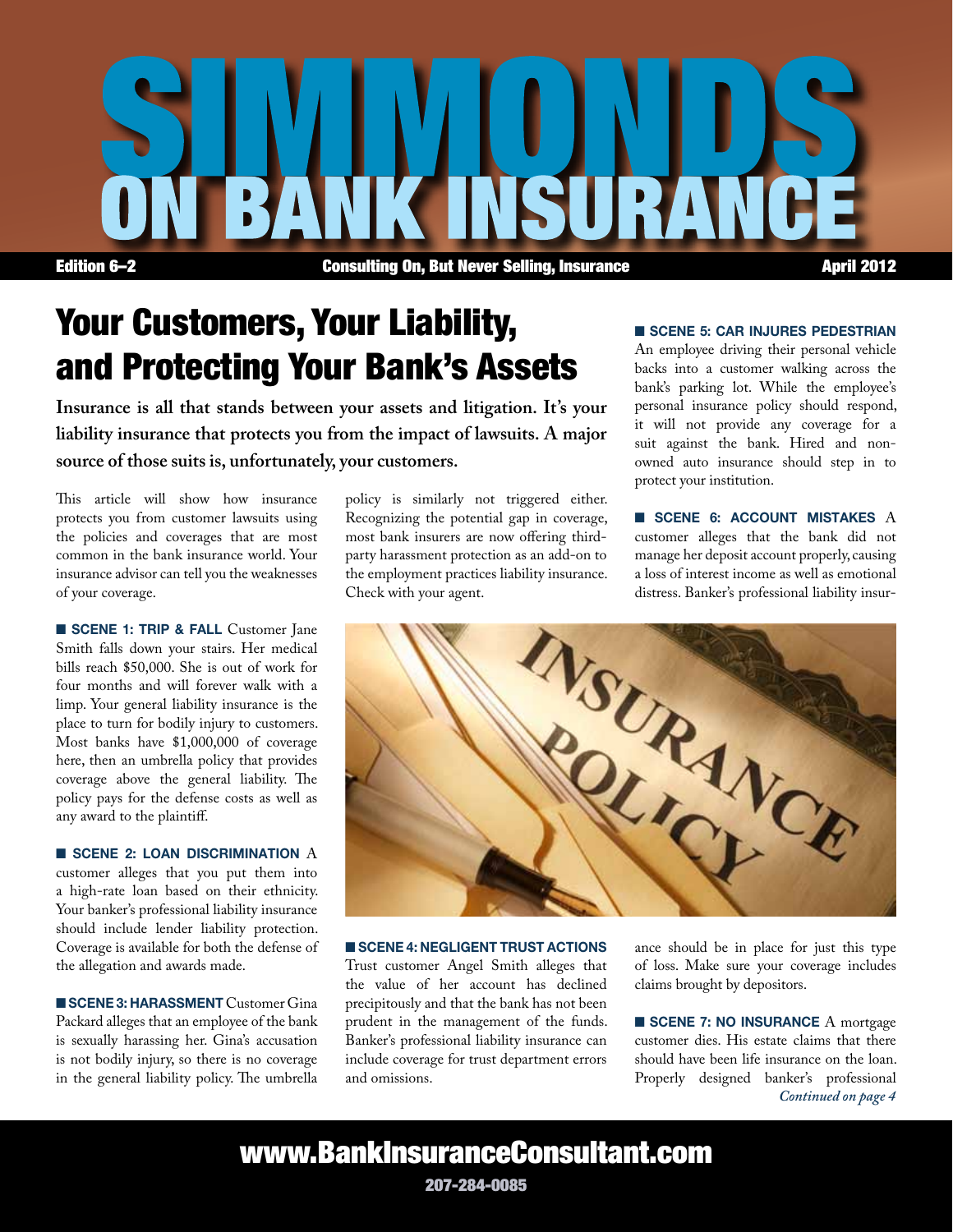#### Bank Insurance Commentary — Gathering Information



Bank insurance is more than a job for me. I enjoy the industry: the way bankers work, the idea of finance, interest, and value for performance. I like the fact that I can work with great people all over the US. I find the insurance policies insurers offer to banks interesting. I also see the value I can provide a bank, its directors, and even the bank's insurance agents. My clients get better insurance from my relationship with them.

TELL ME ABOUT YOUR RENEWALS & CLAIMS Share your insurance experiences with me. Tell me about what happened in your last renewal. Did your agent present several insurers or new coverages? Did your premium go up?

The more information I have, the more valuable I can be. When banks share their experiences I learn more, allowing me to help more. I want to know what is going on out there.

I'm also interested in hearing about your claims experiences. Claims allow me to view the policies in the banking world from a more practical perspective. Sharing your claims lets me see more of what is going on out there. I learn about an insurer's approach and how lawyers are interpreting the language of an insurance policy.

My job is to help my bank clients manage their risk. Learning from your experiences helps me do that job better.

WHAT DO YOU THINK... OF YOUR INSURANCE AGENT? In my work with banks I am always looking for great insurance agents. Tell me about yours. Tell me what you like. Tell me what you don't like. What services are you getting that make a difference? Is your agent responsive? I'd like to hear not only the good (so I can seek them out) but also the bad (so I can stay away from them). Just send me an email to *Scott@ScottSimmonds.com*.

WHAT DO YOU THINK... OF THIS NEWSLETTER? Feedback is always welcome. Your comments will help me make future issues more valuable. Comments, questions, ideas for articles, insurance issues you'd like me to address. All are welcome.

**Scott Simmonds, CPCU, ARM**

# Real Questions <sup>|</sup>Q&A| Real Answers

What are the main issues in business interruption insurance for a bank?

A: First, business interruption insur-ance for a bank pays the increased cost of doing business after a fire, windstorm or other insured property loss. Lightning hits a branch building, for example. The branch is out for two months during reconstruction. In that time the bank rents a modular bank branch and puts some employees up in another branch. Also called extra expense coverage, the insurance pays the cost of the rent for the unit as well as the cost of relocating employees.

Three issues:

One, buy enough insurance at each location. I talked about this in the February issue. Here is a formula I came up with: Take the



number of people who work at the location in question, and multiply it by \$5,000. Add \$100,000. If the location is your computer center, add \$50,000. Consider the result in the formula. Consider your operation. Consider doubling the number from the formula. (That is to say, the formula is not perfect. Use your best judgment and then buy more insurance.)

Two, consider coverage for extra expenses resulting from the interruption of utilities — even when your building is not damaged. Tough to run a bank with no electricity. Extra expense coverage can pay the expenses of a generator, for example.

Three, go back to the amount of insurance you picked and buy more. Nobody has ever told me that they had too much extra expense coverage after they suffered a loss.

Note: Your questions for this section are welcome. Email *Scott@ScottSimmonds.com.*

### www.BankInsuranceConsultant.com

Scott@ScottSimmonds.com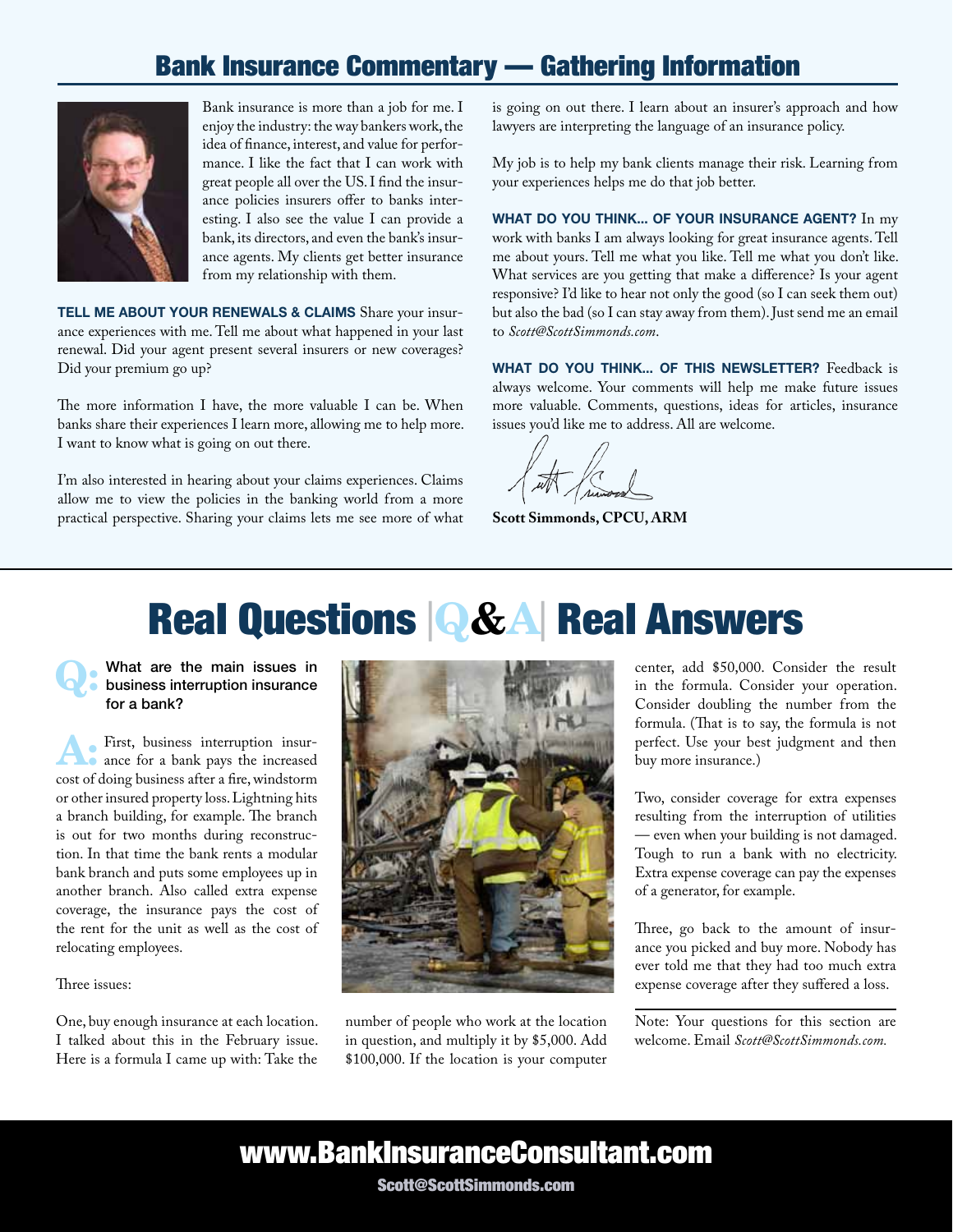# How Does A Bank Insurance Review Work?

Well over 75% of the calls I get are from bankers who want a review of their bank's insurance coverage. Most often there are no specific issues of concern. The bank is looking for an unbiased opinion of the insurance program. The process is straightforward: Send me your policies and other information. I review them, ask some questions, and report the issues I find. My work includes recommendations that will improve coverage. Once I get the info I need, I can finish a review and have your bank moving towards improved insurance coverage within 15 days.

#### *It all starts with a phone call or an email.*

Here is a timeline from one of my recent projects:

■ DAY 1: CFO of ABC Bank emails me. He is interested in a review of his bank's insurance. We discuss his bank's situation, current insurance, and his objectives. The call takes less than twenty minutes. Later that night I email a proposal that outlines the project's objectives, accountabilities, and fee.

**n DAY 5:** The CFO gets back to me, asking to move forward. He signs the proposal and cuts me a check for my fee. The bank emails me copies of the policies. I forward a survey of exposure questions to help me understand the bank. I start my review.

**DAY 15:** I email the CFO a copy of my findings to be used in our phone call later in the day. At the appointed time we review the issues and I provide my recommendations. The CEO, CFO, and SVP of the bank are on the call. We set action plans and accountabilities for each issue.

**n** DAY 16: I send the call participants a summary of the issues we discussed, clarifying my recommendations. The bank is free to call me for further discussions. I often talk with the bank's agent about my suggestions. We are all on the same team.

To start the process, send me an email at *Scott@ScottSimmonds.com*  or call me at 207-284-0085. After a short conversation, I will send you a proposal for your consideration.

With a review of your bank's insurance, you will have a better understanding of your insurance. You'll know the coverage you have, and the coverage you don't have. You'll have specific recommendations on how to improve your coverage, and tactics to broaden your insurance protection.

It all starts with a phone call or an email.

### How To Renew Your Bank's **Insurance**

Your insurance is coming up for renewal. What are your options? Who do you include? What actions should your agent be taking for you? How many insurance companies should be in the process? What coverage is important? How much insurance should you consider?

I'll cover all of these and more in my April teleseminar. Fortyfive minutes of solid information you will not hear anyplace else. Questions are encouraged and discussions are welcome. If you manage insurance for your bank, you need to be in on this teleconference call.

#### **When: April 10, 2012 - 1:00 p.m. Eastern Where: Call in and listen from any phone**

Bankers, register for free by emailing *Scott@ScottSimmonds.com* or go to *www.ScottSimmonds.com/teleseminar*. No obligation, of course. Seats are limited. Register now.

#### *Listen To Our Prior Bank Insurance Teleseminars*

February, 2012 *- Executive Risk And D&O Update*

- December, 2011  *Other Coverages In Your Bank's Bond Plus Civil Money Penalties Insurance*
	- October, 2011 *Lender Asset Protection Insurance*
	- August, 2011 *What You Should Know About Your Bank's Insurance*
		- June, 2011 *D&O For Dummies*
		- April, 2011 *Banker's Bond Bugaboos*
- February, 2011 *Bank Insurance 101*

Email me at *Scott@ScottSimmonds.com* for free access to my download page.

#### *Upcoming Teleseminars*

 April 10, 2012 *- The Bank Insurance Bid Process* May 15, 2012 *- Bank Insurance 101 For Bankers* June 12, 2012 *- Claims Management For Banks* July 17, 2012 *- Bank Insurance 101 For Bankers* August 14, 2012 *- Workers Compensation 101 For Bankers*

### www.BankInsuranceConsultant.com

207-284-0085